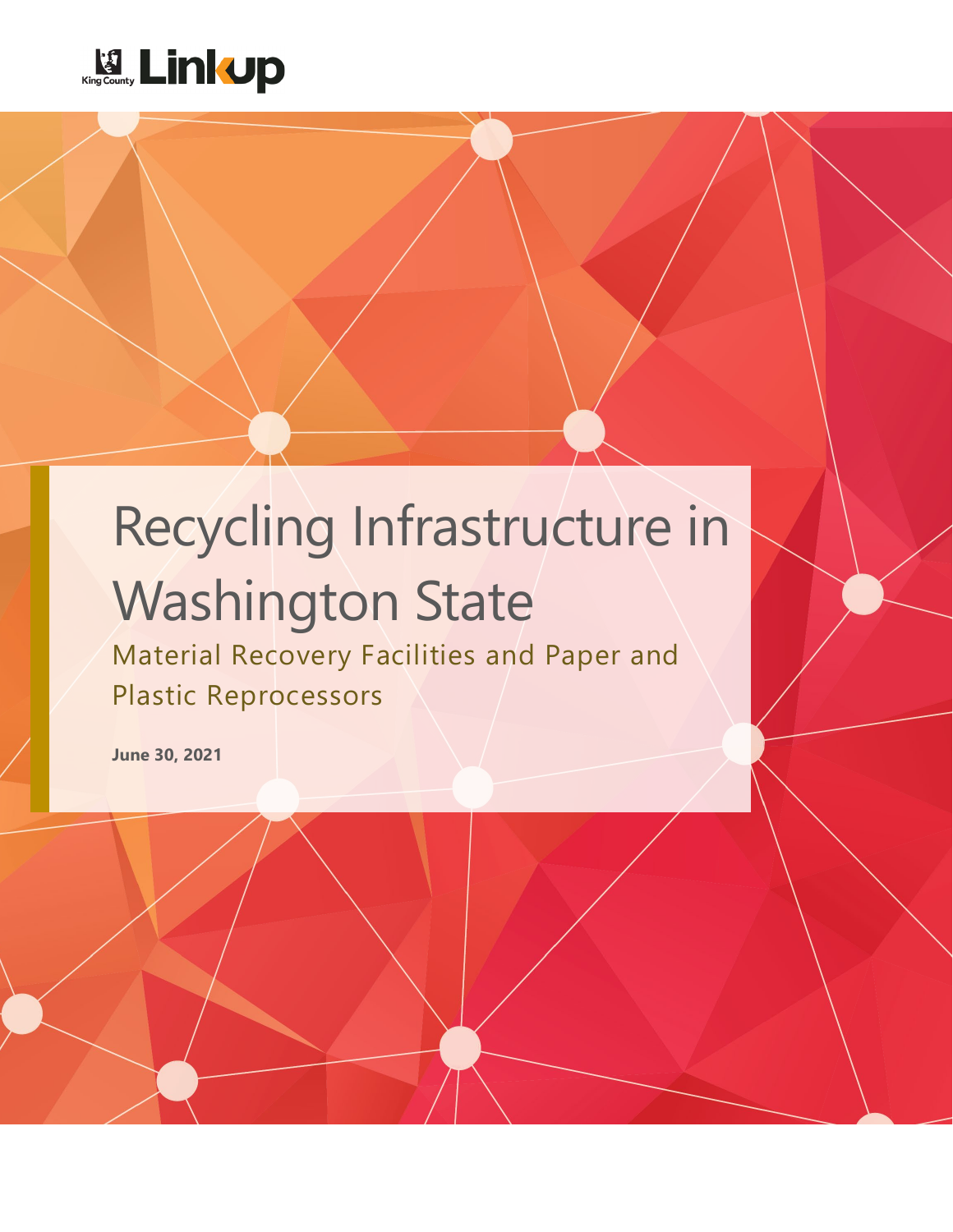

<span id="page-1-0"></span>This report was produced for King County through a grant from the Department of Ecology's Recycling Development Center by Cascadia Consulting Group and Herrera Environmental Consultants.

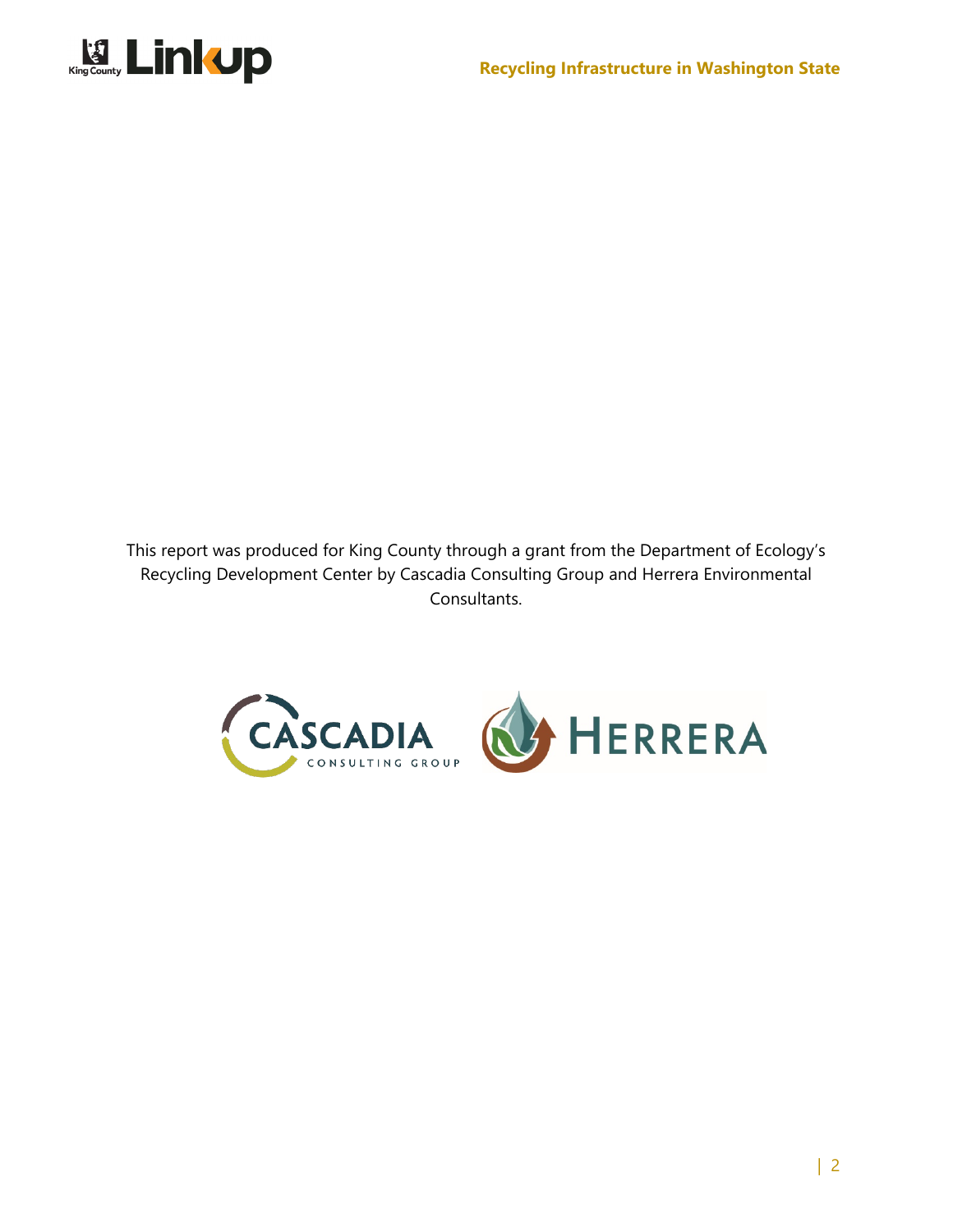

### **Table of Contents**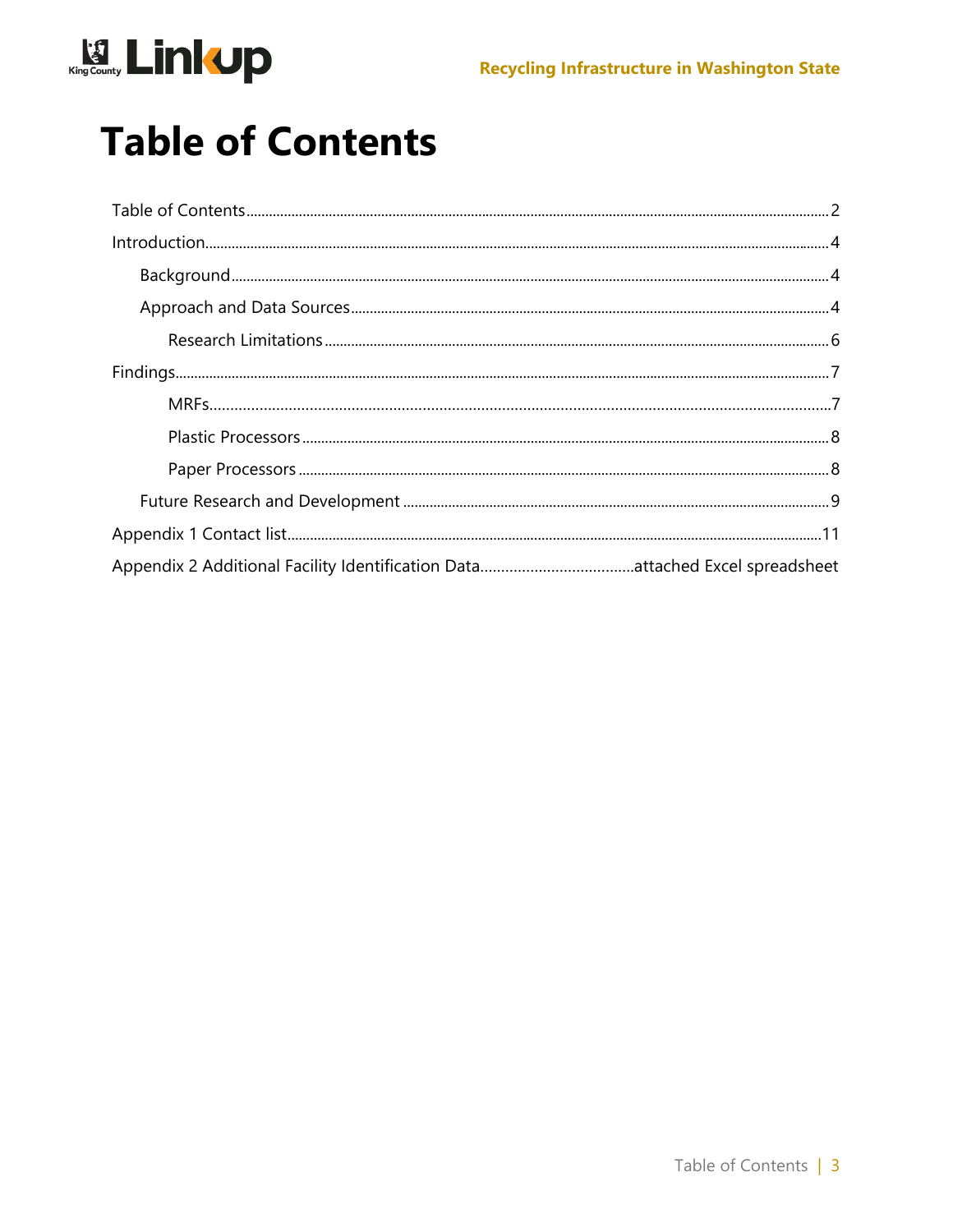

### <span id="page-3-0"></span>**Introduction**

### <span id="page-3-1"></span>**Background**

As King County pursues its Zero Waste of Resources goal, the lack of a comprehensive infrastructure analysis has posed a challenge for making informed planning decisions. On behalf of King County, the consultant team—primarily consisting of Cascadia Consulting Group (Cascadia) and Herrera Environmental Consultants (Herrera), with assistance from Resource Recycling Systems (RRS)—developed a foundational framework and initiated an infrastructure analysis for paper and plastic processing facilities in Washington State. For this project, "processing facilities" is defined as material recovery facilities (MRFs), consolidation points that bale and transfer materials, and secondary processing facilities for paper and plastic (e.g., plastics reclaimers, paper pulping operations).

The purpose of this research was to build a foundational dataset and visualization tool that can be expanded to additional materials or broader geographic scope in the future and, ultimately, enable better policy decisions for resource allocation to the recycling infrastructure system for paper and plastic and for community equity considerations.

This memorandum summarizes the team's approach and data sources, findings, and future research recommendations.

### <span id="page-3-2"></span>**Approach and Data Sources**

The team first reviewed and compiled available data on processing facilities from existing sources and several recently completed studies, including several produced by project team members. Sources referenced include:

- Data and findings from a plastic packaging infrastructure study completed by Cascadia in 2020 for the Washington State Department of Ecology (Ecology), which included two specifically relevant reports:
	- 1) Recycled Content Use in Washington: Assessing Demand, Barriers, and Opportunities includes facility information and findings from interviews of regional plastic reprocessors and plastic packaging manufacturers around demand, barriers, and opportunities.
	- 2) Plastic Packaging in Washington: Assessing Use, Disposal, and Management includes facility information for in-state MRFs and data on the generation quantities and current management pathways for plastic packaging in Washington State.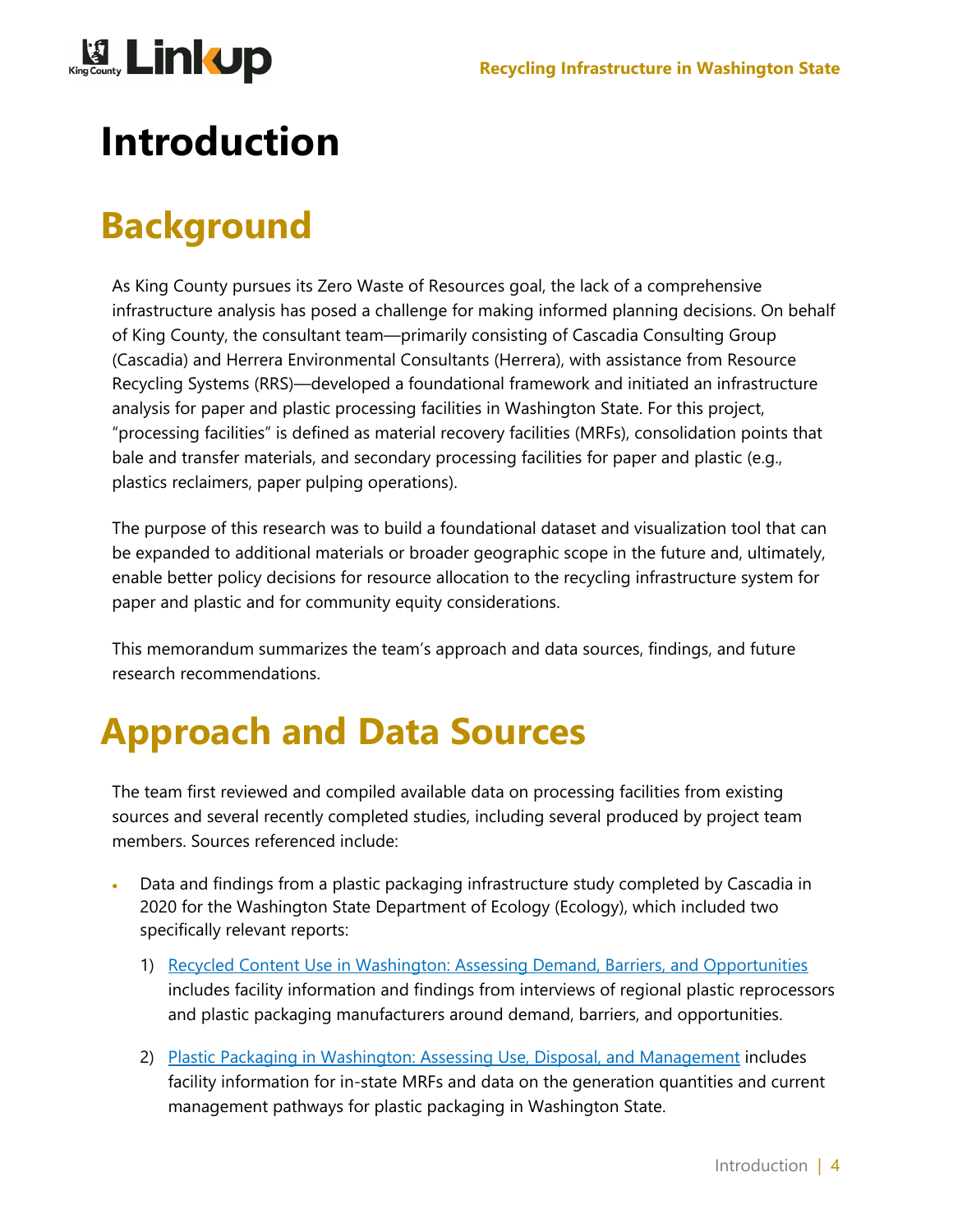#### **Recycling Infrastructure in Washington State**



- Data and findings from a MRF Assessment conducted by Cascadia in 2019 for King County, which included additional facility information collected through interviews with select MRFs as well as characterization of processed recyclables.
- Data and findings from a paper recycling market assessment completed by Herrera for King County, which included interviews with select pulp and paper mills in Washington.
- Publicly available information provided by Ecology on pulp and paper mill facilities operating under industrial facility permits.
- Data and findings from a paper released by the Recycling Development Center on recyclable paper.
- Information about scrap plastics processing facilities included in the publicly accessible PlasticsMarkets.org online database maintained by STINA.

The team also requested public records from the Washington State Department of Ecology for all mandatory data reported by MRFs, plastic processors, and paper processors. Cascadia crossreferenced the data shared by Ecology (representing data reported by facilities in 2018, the most recent year for which comprehensive records were available) to identify additional facilities that reported—or were reported as destination facilities by others—to receive significant quantities of paper and plastic materials generated in Washington. We also cross-referenced contact information to identify additional potential facility representatives to contact for interviews.

In addition, the team reached out to the American Forest & Paper Association (AF&PA) in an effort to ensure that the facility list was comprehensive and as curent as possible.

Referencing pre-existing data, team and external expertise, and public records, the team developed a listed of desired data points and associated database template that included facility details, information about incoming materials, market details, and demographics of facility leaders and employees. Cascadia and Herrera then initiated outreach to all identified in-state facilities. Outreach included a request for review and confirmation of any pre-existing data compiled on the facility as well as a request to schedule an interview with a facility representative to gather additional information.

As shown in [Appendix 1,](#page-10-0) the team contacted 11 MRFs, 6 plastic processors, and 16 paper processors via email and calls requesting a phone or video interview. The team made at least three rounds of contact for all facilities on the finalized list. The team interviewed five facilities in total: two MRFs, no plastic processors, and three paper processors. See [Appendix 1](#page-10-0) for the full list of facilities.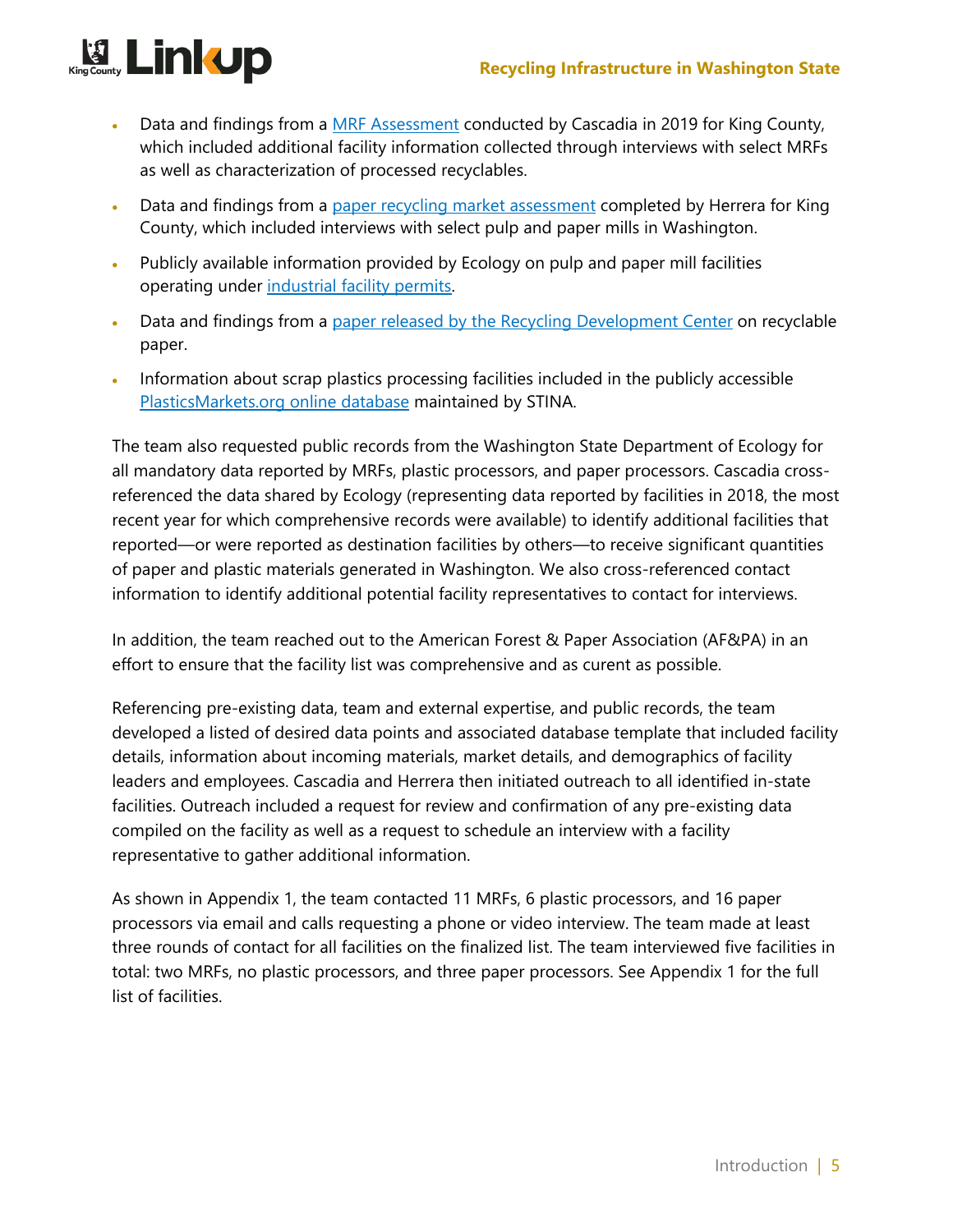# **Einkup**

#### <span id="page-5-0"></span>Research Limitations

In the course of research, the team encountered barriers that precluded us from gathering all requested information for the database. These barriers included:

- **Condensed timeframe for data collection**. The timeline for review of available data and additional information gathering was limited to two months. This timeframe proved a challenge when considering the time required to compile pre-existing data, go through Ecology's public record request process, initiate contact with facilities, and attempt to schedule interviews to match facility representatives' availability.
- **Limited public and updated information.** The most recent records available from facility reports submitted to Ecology were for 2018. From the facilities we interviewed, we found that 2018 data was not consistent with the facilities' most updated tonnage and market data reports, as recycling tonnages and markets have shifted significantly in recent years.
- **Unwillingness to participate.** A majority of the facilities declined requests for interviews or were unresponsive/minimally responsive to multiple rounds of contact. Most facilities in Washington must also submit information through annual recycling reports to Ecology. As noted, however, data from the annual recycling reports are several years old, and some of the desired information identified for this database is not covered in the recycling reports or is requested but not reported by facilities. While the team made every effort to pre-populate the database with previously reported data where available, the team still had to rely on the facilities to confirm or report much of the information desired for this database. Facilities' unresponsiveness during this project therefore significantly limited data gathering.
- **Confidentiality concerns.** Confidentiality was one of the main reasons facilities declined interviews. Even those that did participate in the interviews were not willing to answer all the questions and were particularly unwilling to share inbound and outbound tonnage and market destination information.
- **COVID-19 impacts.** The operational changes for the facilities due to or during the pandemic have made data we already had or data that they provided us not necessarily a reliable reference when using it to make future policy decisions. Additionally, though not directly reported in interviews, we believe that nonresponsive facilities may have been challenged by pandemic-related impacts on employees and operations, and representatives may have had less capacity to respond to interview requests due to these circumstances.
- Lack of demographic data collection. Many of the facilities that we interviewed, for example, did not collect comprehensive demographic data on gender and/or race of facility or company leadership or staff, and no prior research efforts attempted to collect demographic information from facilities, so no pre-existing data were available.
- **Data uncertainty due to anticipated organizational changes.** Some facilities that were willing to provide demographic information about their board members explained that they were expecting leadership changes in the near future.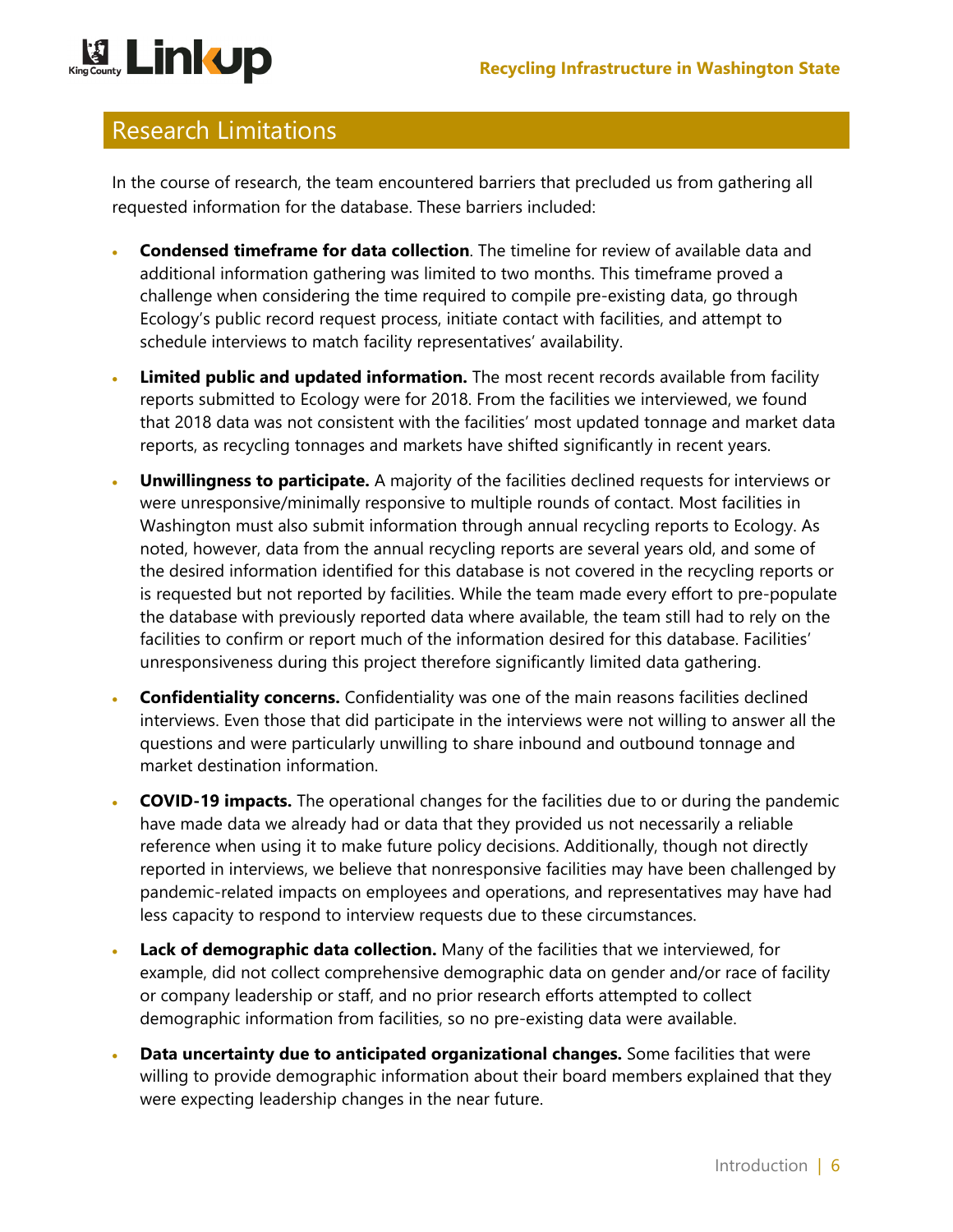

### <span id="page-6-0"></span>**Findings**

This section summarizes findings on facilities and material processing details as well as the barriers and opportunities identified for MRFs, plastic reprocessors, and paper reprocessors. We summarized findings from the interviews conducted. Due to the research limitations discussed in the previous section, our team supplemented missing information with findings from previous research efforts.

#### <span id="page-6-1"></span>**MRFs**

We identified and contacted 11 MRFs in Washington State that process paper and/or plastic materials. Of these, we were able to complete interviews to confirm/update available data with two facilities. **Eight** of the facilities are in the **Puget Sound region** (six in King County, two in Pierce County), and three facilities are outside (one facility each in Clark, Spokane, or Whatcom counties).

Of the 11 MRFs on our list, **five facilites** received **inbound loads from single-stream collection** (including paper and plastic commingled with other materials) **which includes glass,** and **two facilities** received inbound loads from single-stream collection (including paper and plastic commingled with other materials) **with separate glass collection**. Two received inbound loads from multi-stream/source-separated streams (including source-separated paper and plastic materials). We were not able to find information on the remaining two facilities, which were both indicated to be primarily paper-only facilities serving the commercial sector exclusively. For a majority of the facilities, these loads were **mostly from the residential sector**. Three facilities —Seadrunar, International Paper, and Iron Mountain — received loads exclusively from the commercial sector.

Facilities varied widely in terms of geographic (county) source of inbound loads. For instance, some facilities received loads from various counties in all regions of Washington State, while others like Recology received materials exclusively from jurisdictions in King County. [Appendix 1](#page-10-0) provides more details on the loads received by each facility by county.

Facilities did not provide consistent data around how much of which specific materials are currently collected and sorted. Therefore, we are not able to confidently assess how much of which materials are captured in the existing system. We also found that there is **limited transparency around where materials, especially plastics, are sent after being processed into commodity bales.** As noted in the plastic packaging study, although recycling facilities in Washington are asked to report annually on the destination of materials handled (including the company name, city, state, and country to which each material type handled was delivered, as well as tons sent to each receiving facility within the past calendar year), many do not. Of all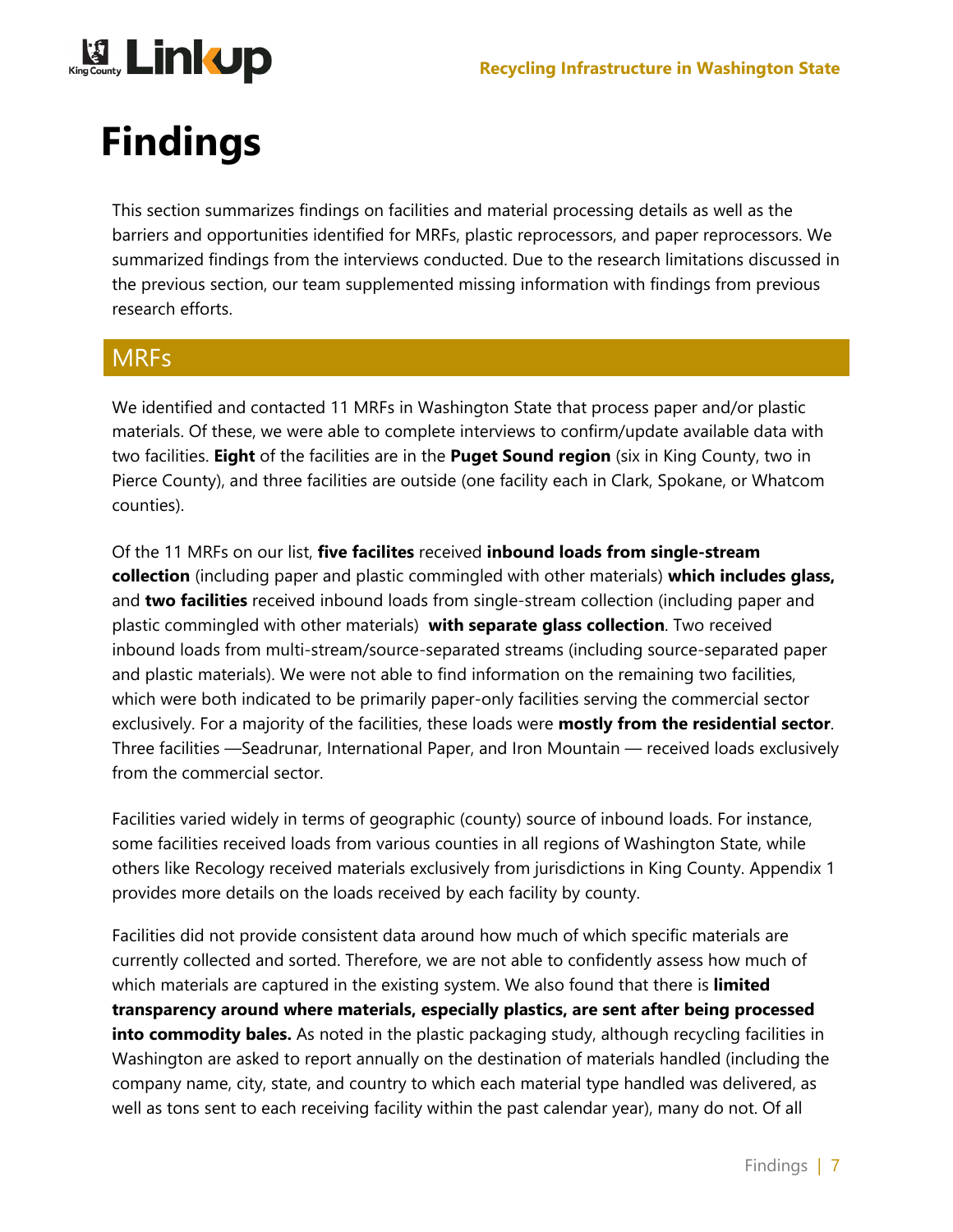

plastic tons reported as collected from Washington generators and sent for reprocessing on recycling destination forms in 2018, only 16 percent of reported tons included destination facilities that are known plastics reprocessors or end users of recycled plastics, either in Washington or beyond. This data uncertainty is one of the main barriers to improving collection and processing in the current system.

#### <span id="page-7-0"></span>Plastic Processors

The team identified and contacted six plastic processors in Washington but were not able to complete interviews with any facilities. Only a small number of facilities in Washington reprocess post-consumer plastics and few, if any, reprocess the types of scrap plastics produced by MRFs in the state. In Cascadia's interviews of in-state plastic manufacturers for the plastic packaging study, most manufacturers interviewed stated that they do not use recycled content. According to data reported to Ecology, most of the major known reprocessors are located out of state, and are assumed to supply recycled plastics mainly to manufacturers that are also out of state.

While there is very little information about end markets, it is clear that Washington is not benefitting from much of the plastic recycling activitity occuring with plastic materials collected for recycling in the state.

One explanation for this is the mismatch between supply (the bale types that MRFS produce) and demand (the commodity types desired by in-state plastics manufacturers and reprocessed by in-state plastic reprocessors). In-state reprocessors, such as StyroRecycle, Pride Polymers, and Rainier Plastics, do not handle what the state's MRFs produce, which is primarily post-consumer bales of PET and HDPE bottles and mixed rigid plastics.

Cascadia and partner firms conducted a comprehensive assessment of the barriers and opportunities for improving the recycling system for plastic packaging in its final report submitted to Ecology in 2020. The full report, including a summary of barriers and opportunities, as well a list of recommendations for state action, can be found here. Plastic reprocessing facilities that we interviewed for that study stated that contamination affects the quality of their products and impedes their ability to utilize scrap plastics as manufacturing feedstock.

#### <span id="page-7-1"></span>Paper Processors

We identified and contacted 15 paper processors in Washington State and were able to complete interviews to confirm/update available data with three facilities.

There are multiple in-state paper processing facilities, several of which are significantly expanding or have recently expanded their processing and recycling capacity, and most of the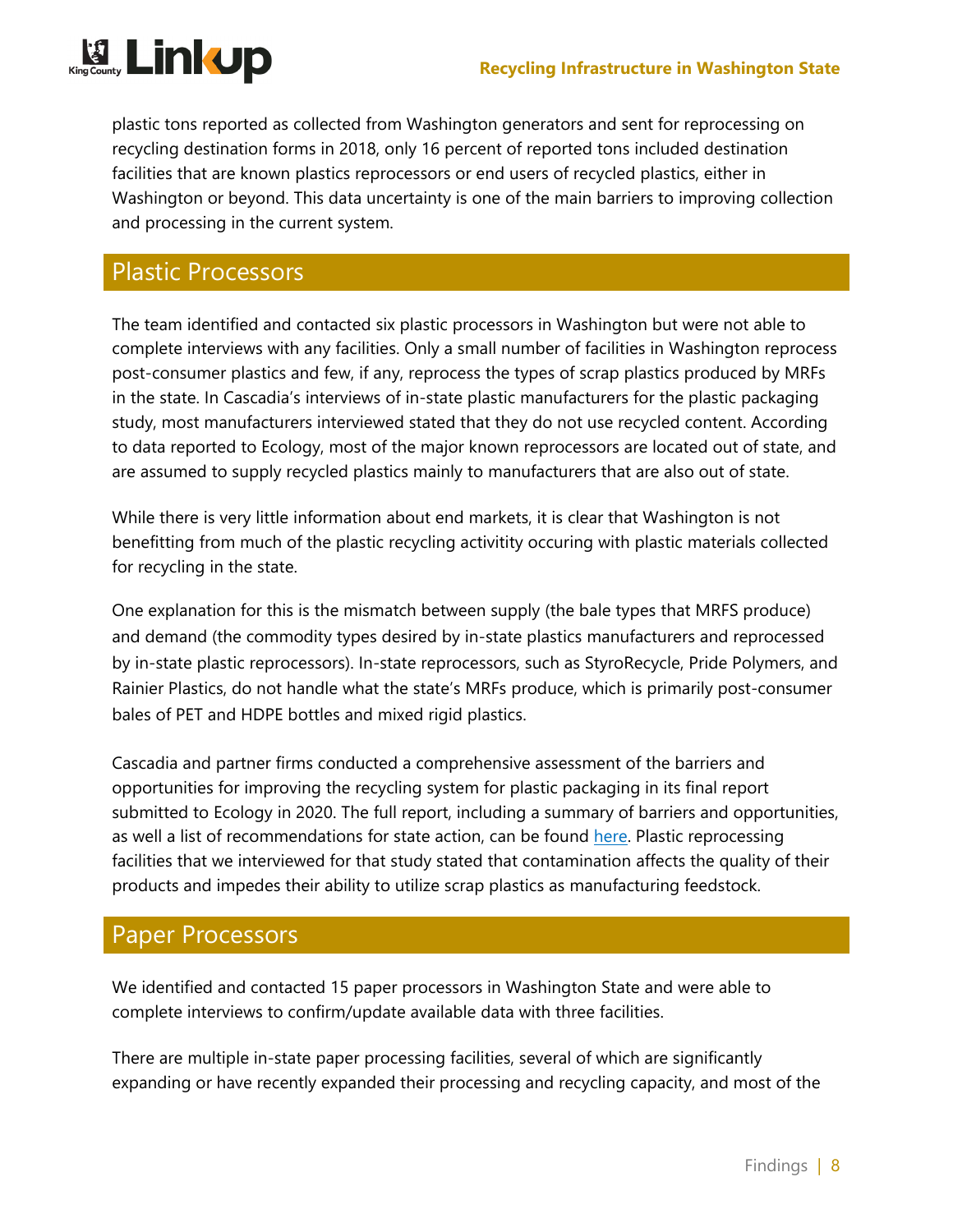

paper processors on the list purchase and use **post-consumer recycled fiber**. Ecology's 2021 recyclable paper study documents the materials collected and sorted in more detail.

Most facilities applied additional steps before using the fiber in their production processes; these additional steps included **cleaning, de-inking, screening, pulping, refining, and adjusting for size**. Many of them sourced their recycling fibers **from the Pacific Northwest region**, primarily in Washington, Oregon, and Idaho.

Paper processing facilities were more likely to predict that their use of recycled fibers will either increase or stay the same than they were to predict that their use will decrease. The facilities reported that factors that would help increase their use were upgrades to cleaning systems and screening equipment; access to overseas markets; and funding for the cost of upgraded capital. As documented in the 2021 Ecology study, other barriers to improve processing and the quality of recovered paper were contamination challenges and toxicity of recovered materials.

The 2021 Ecology study found that the end markets for recovered paper were shifting from foreign to domestic markets. Since 2018, exports to China, for instance, have decreased significantly, although it still remains the top export country for paper from Washington. In 2020, the top export countries for paper from Washington after China were Vietnam, Thailand, Taiwan, and South Korea. The shift from foreign to domestic markets can be explained primarily by import restrictions of recyclables imposed by China and other countries and by North Pacific Paper Company's (NORPAC) increased demand for mixed paper. The study also mentions that they expect the domestic demand for paper to continue to rise in the near future.

Based on destination data reported to Ecology, approximately 38 percent of recyclable paper collected in Washington and sent for recycling in 2018 was processed by in-state pulp and paper mills and other in-state end users. Another 13 percent was sent to other known paper processors located out of state. The majority of the balance, approximately 50 percent, is thought to have been brokered or directly exported. Given the recent dynamic market changes since then, it is expected that the portion of paper that is exported is now less. However, absent more recent data, we are not able to report on trends past 2018.

Ecology's 2021 study also includes information about barriers, opportunities, and recommendations to improve collection and processing in the current system.

#### <span id="page-8-0"></span>**Future Research and Development**

The recycling infrastrcuture database and visualization tool developed for this project are a starting point for conducting a comprehensive infrastructure analysis. Because available data on facilities of interest were limited and most facilities did not respond to interview requests, many fields are incomplete. Additional efforts to gather information from listed facilities, especially in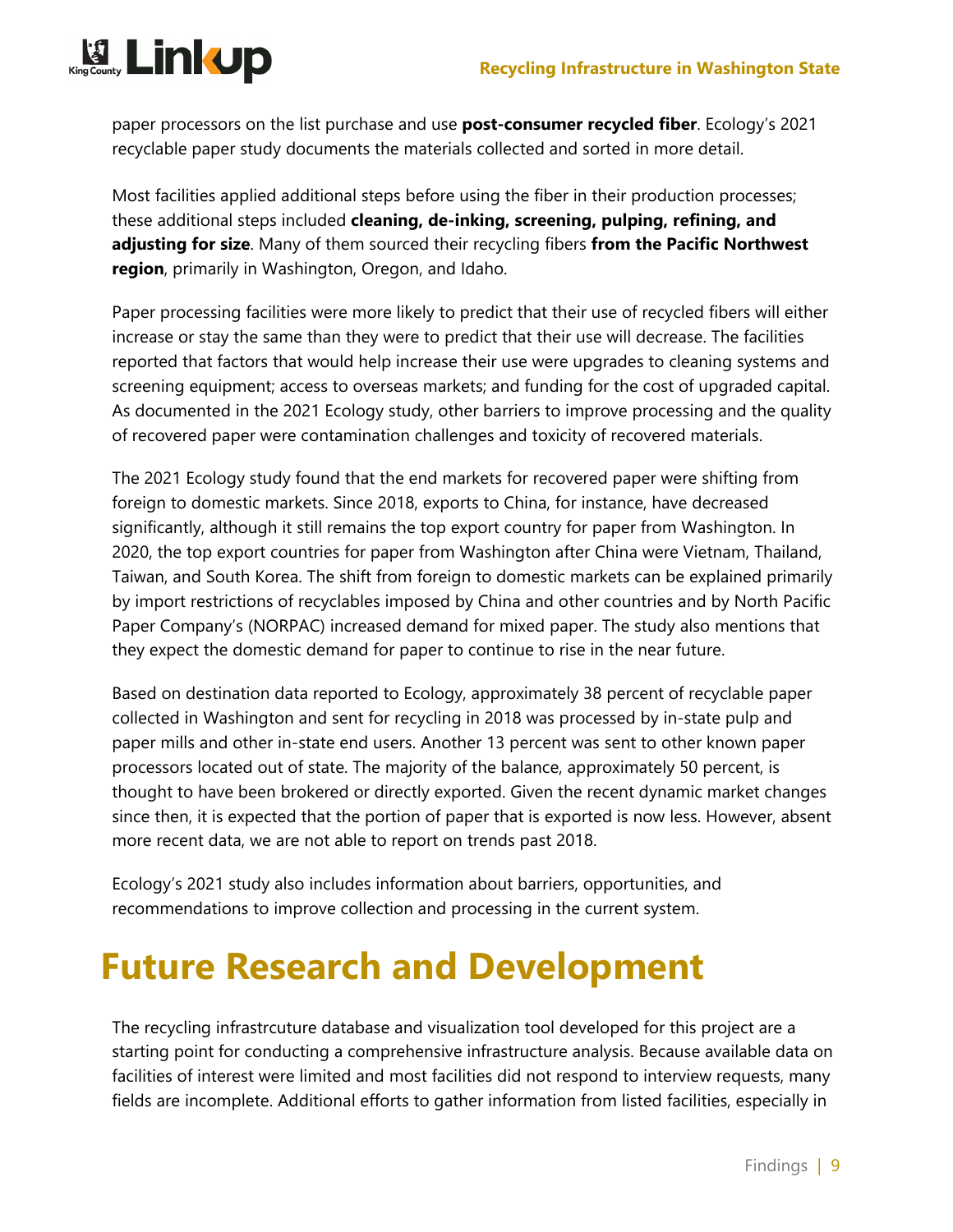

the areas where existing data were limited—such as around the specific end markets of processed materials and the demographics of facility owners and employees—would be beneficial for developing a more complete understanding of the paper and plastics processing systems in Washington, and enabling use of the database and visualization tool to support market development efforts.

The recycling infrastrcuture database and map is also designed so that information about facilities that handle other recyclable materials—such as organics, glass, and metals—can be added in the future through additional research and data collection.

Ideally, in order to make the recycling infrastrcuture database and visualization tool most relevant and keep the information up-to-date, it should be integrated into ongoing recycling market development work through the Recycling Development Center and linked to existing data collection activities conducted by Ecology and the Department of Commerce. For example, the information compiled for the recycling infrastrcuture database could be aligned and coordinated with the annual facility reporting system—which collects much of the same information and could potentially be expanded to request additional details from specific facility types to support market development efforts—so that information gathered from facilities is streamlined and not duplicative or conflicting, and so that the database can be efficiently updated as new information is reported to Ecology.

Facilities could also be invited to submit updates to their own information or complete missing fields. The platform in which the database and visualization tool are based (ArcGIS) can be used to host a data submission form that feeds in—automatically or pending site administrator review and approval—to the database.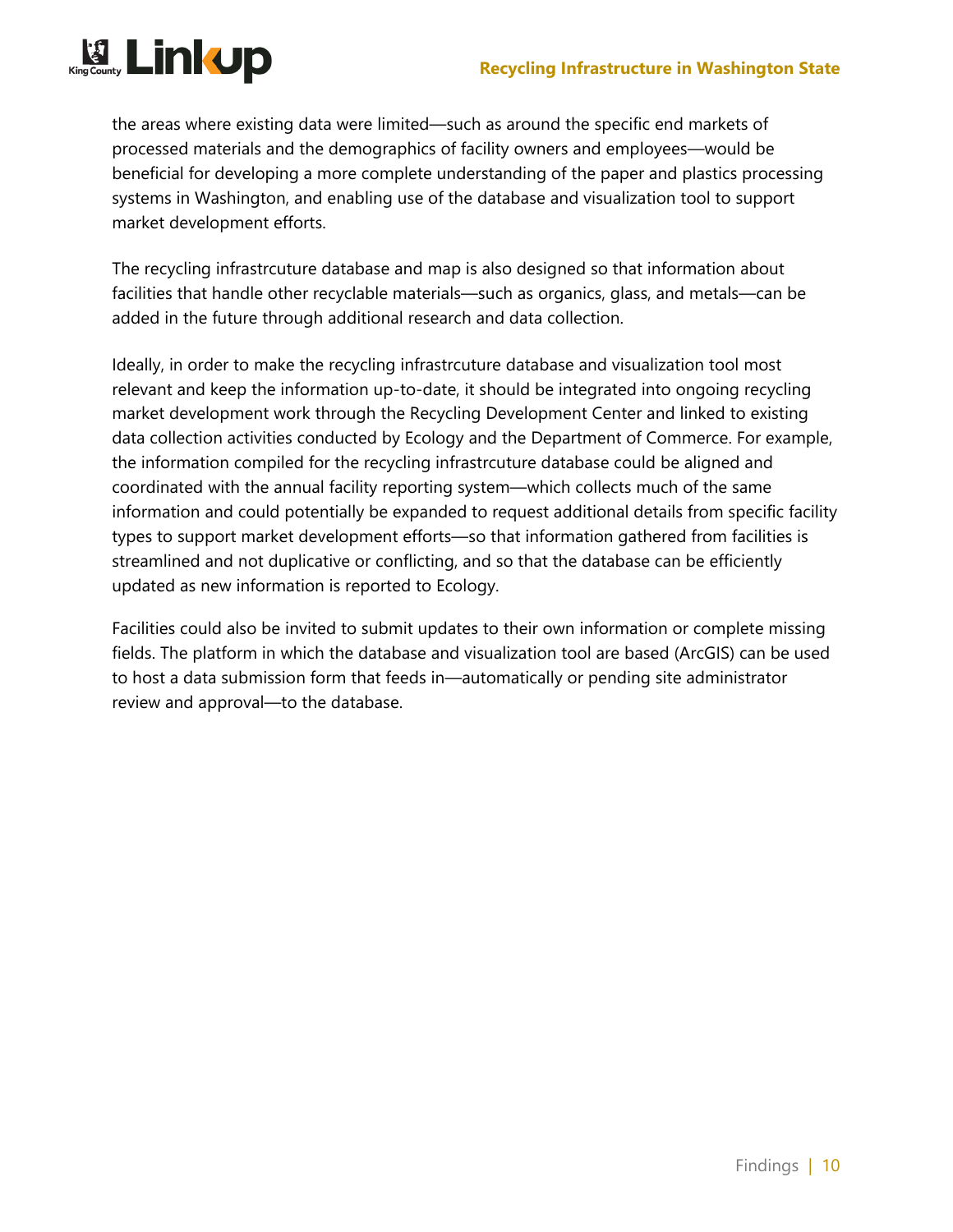

### <span id="page-10-0"></span>**Appendix 1 Contact List**

| <b>Facility</b>                                                    | <b>City</b>             | <b>County</b>           | <b>Interview Status</b> |  |
|--------------------------------------------------------------------|-------------------------|-------------------------|-------------------------|--|
| <b>Material Recovery Facilities (MRFs)</b>                         |                         |                         |                         |  |
| <b>International Paper</b>                                         | Kent                    | King                    | No response             |  |
| <b>Iron Mountain</b>                                               | Tukwila                 | King                    | No response             |  |
| <b>NW Recycling</b>                                                | Bellingham              | Whatcom                 | No response             |  |
| <b>Pioneer Recycling</b>                                           | Tacoma                  | Pierce                  | No response             |  |
| <b>Recology</b>                                                    | Seattle                 | King                    | Conducted               |  |
| Republic Services - 3rd & Lander                                   | Seattle                 | King                    | Declined                |  |
| <b>Seadrunar</b>                                                   | Seattle                 | King                    | Conducted               |  |
| <b>Waste Management - Cascade Recycling</b><br><b>Center (CRC)</b> | Woodinville             | King                    | Declined                |  |
| <b>Waste Management - JMK Fibers</b>                               | Tacoma                  | Pierce                  | No response             |  |
| <b>Waste Management - SmaRT Center</b>                             | Spokane                 | Spokane                 | No response             |  |
| <b>West Vancouver Material Recovery</b><br><b>Center</b>           | Vancouver               | Clark                   | No response             |  |
| <b>Plastics Processors</b>                                         |                         |                         |                         |  |
| <b>Dart Container Corporation</b>                                  | Tumwater<br>and Lacey   | Thurston                | No response             |  |
| <b>Flexible Foam Products</b>                                      | Longview                | Cowlitz                 | No response             |  |
| <b>Full Container Recovery</b>                                     | Tacoma                  | Pierce                  | No response             |  |
| <b>Pride Polymers</b>                                              | Yakima                  | Yakima                  | No response             |  |
| <b>Rainier Plastics</b>                                            | Yakima                  | Yakima                  | Declined                |  |
| <b>Styro Recycle</b>                                               | Kent                    | King                    | No response             |  |
| <b>Paper Processors</b>                                            |                         |                         |                         |  |
| <b>Caraustar Tacoma Paperboard</b>                                 | Tacoma                  | Pierce                  | No response             |  |
| <b>Georgia-Pacific Recycling</b>                                   | Camas                   | Clark                   | Declined                |  |
| <b>Inland Empire Paper Company</b>                                 | Millwood                | Spokane                 | Conducted               |  |
| <b>International Paper</b>                                         | Kent                    | King                    | No response             |  |
| <b>Keyes Packaging Group</b>                                       | Wenatchee               | Chelan                  | No response             |  |
| <b>McKinley Paper Company</b>                                      | Port Angeles            | Clallam                 | No response             |  |
| <b>Michelsen Packaging</b>                                         | Wenatchee<br>and Yakima | Chelan<br>and<br>Yakima | Conducted               |  |
| <b>Nippon Dynawave</b>                                             | Longview                | Cowlitz                 | No response             |  |